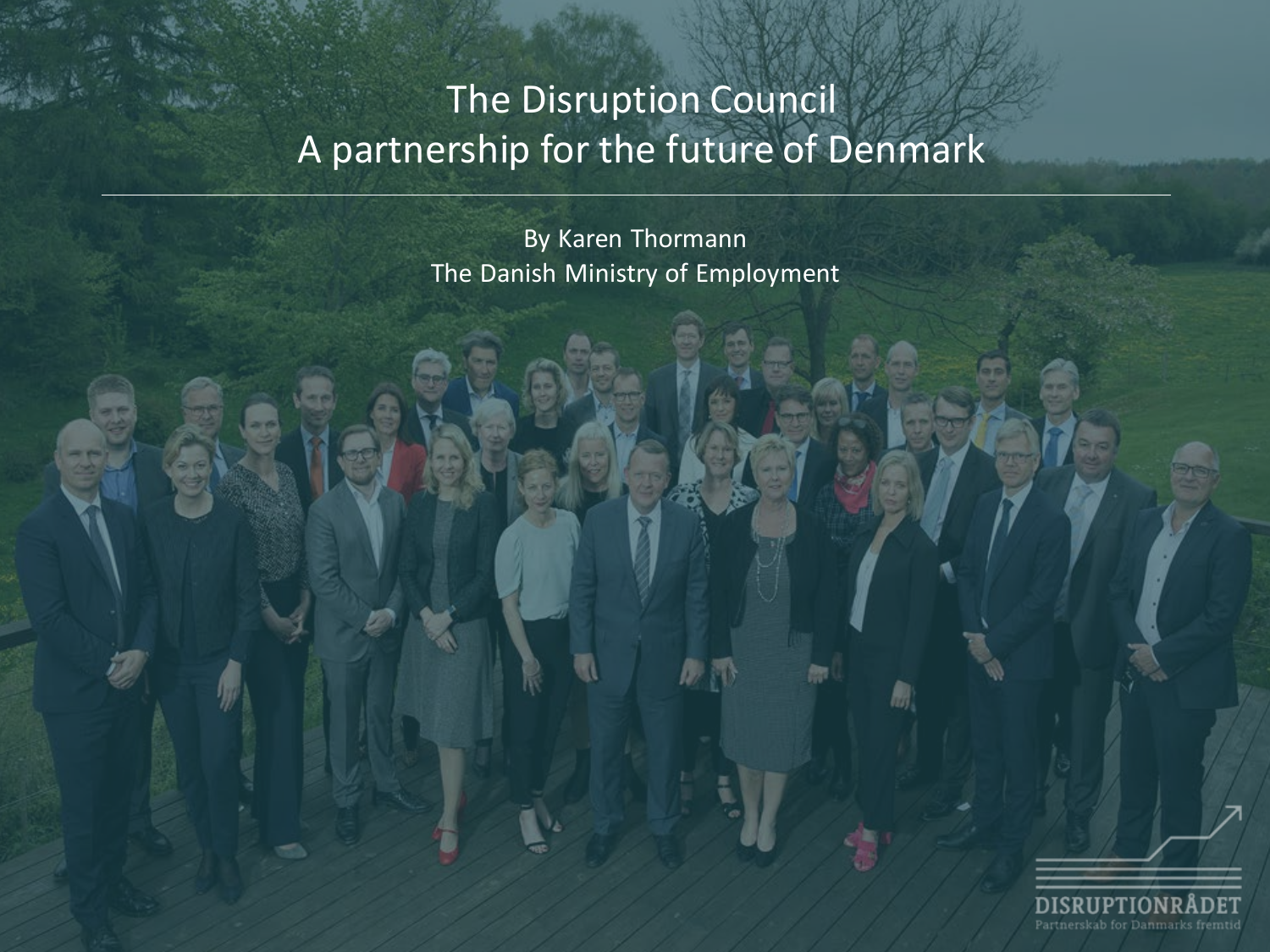#### The concept of disruption

- Disruptive innovation, a term of art coined by professor Clayton Christensen, describes "*a process by which a product or service takes root initially in simple applications at the bottom of a market and then relentlessly moves up market, eventually displacing established competitors."*
- Why is everyone suddenly talking about disruption?  $\rightarrow$  new technology

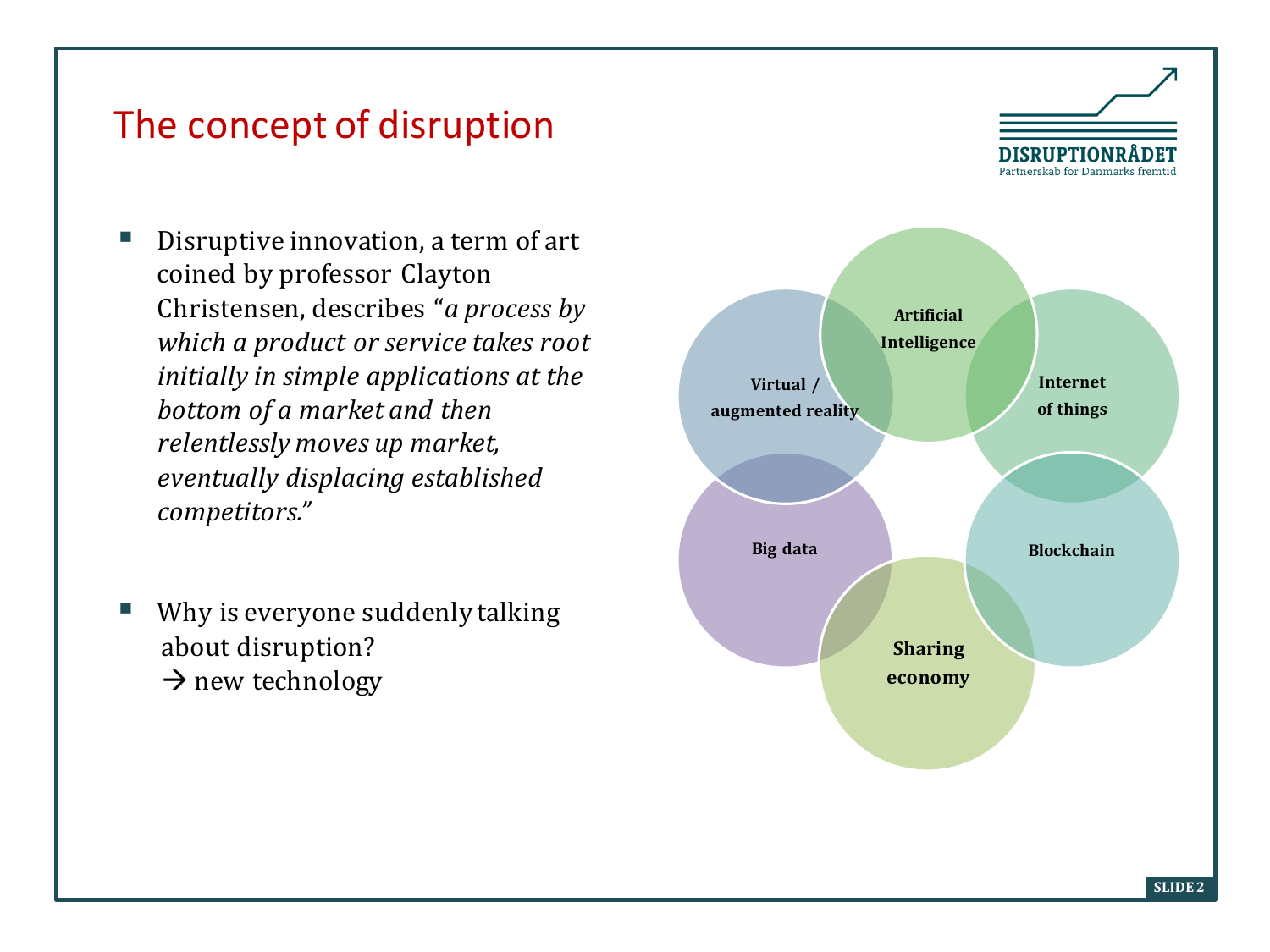#### What's new?



- New technology and globalization changes our everyday life
	- *Consumers* get new products and services (e.g. platform based companies and sharing economy)
	- *Citizen's* interaction with the public sector is getting more digital (e.g. via apps, interactive data)
	- *Workers* conduct work in new ways using new technology (e.g. AI, automatization)
	- *Companies* engage in new markets and business models
- New technology, development and disruption are not new phenomena



… But the pace of change seems faster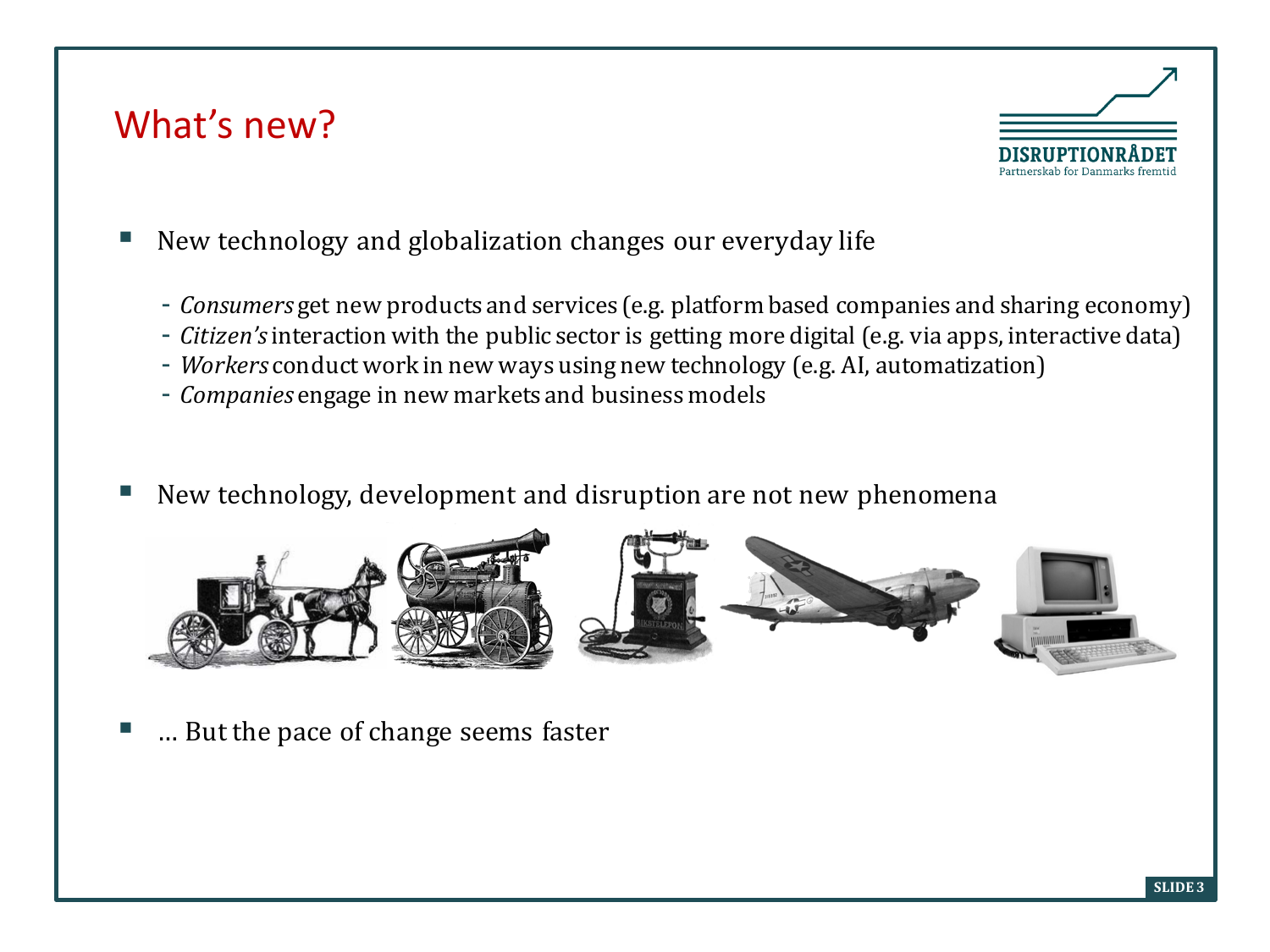### The Disruption Council – Members & timeframe

- 8 ministers and 32 permanent members including social partners, business representatives / CEOs from major Danish companies, experts and entrepreneurs
- The Danish Prime Minister Lars Løkke Rasmussen chairs the Council
- Timeframe from May 2017 to the end of 2018.



DISRIIPTION Partnerskab for Danmarks fremtid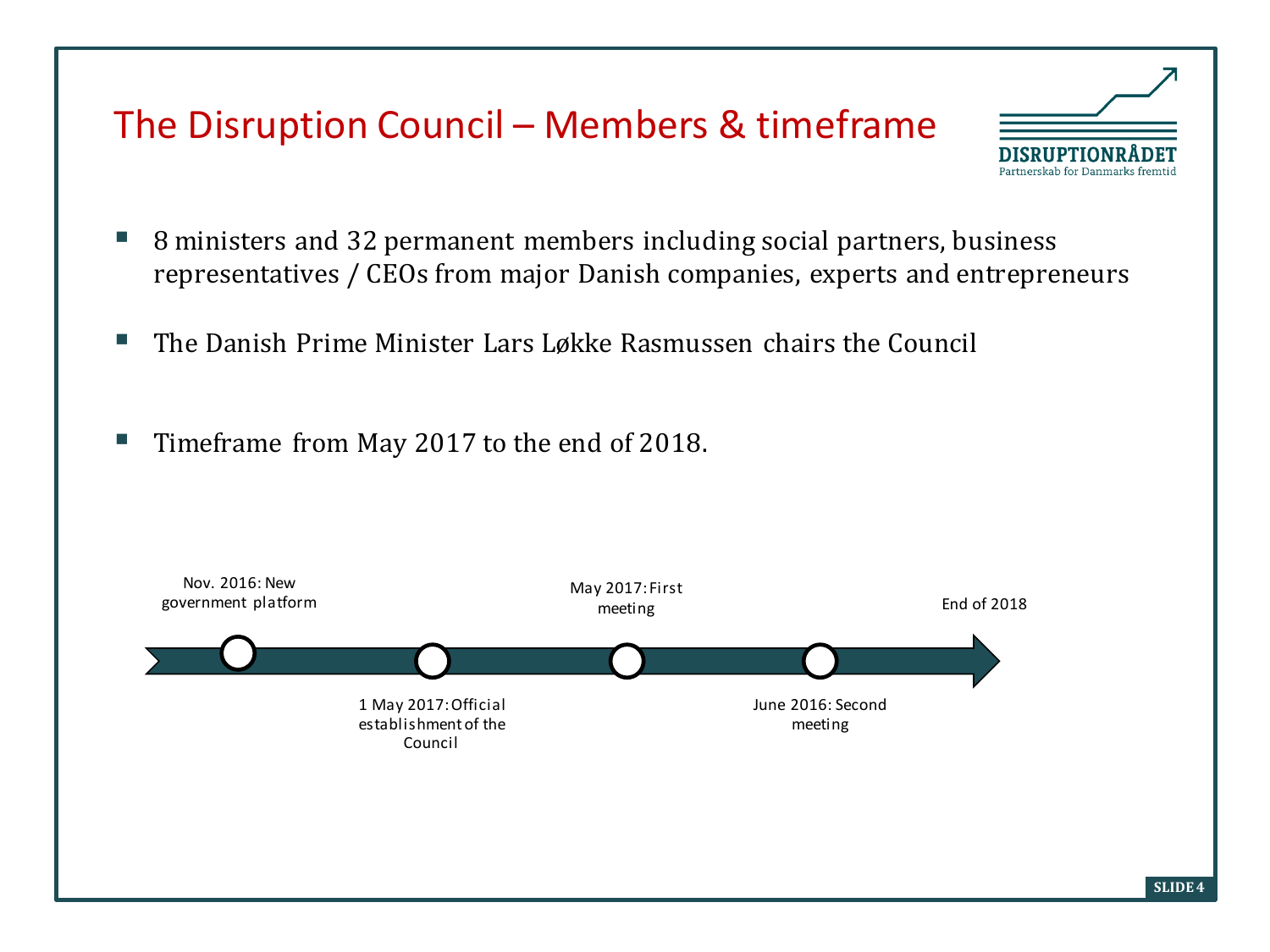# The Disruption Council - meetings



- 8 meetings each with a different focus and new analysis decided by the Council, e.g.
	- the implications of digitilization and automatization
	- the existing education system and tomorrows demand for new skills
	- the sharing economy and its consequences for the labour market regulation
- The meetings will be held in all parts of Denmark
	- To visit companies all over the country
	- To encourage and facilitate a broad public debate all over Denmark
- [Continuesly](http://www.campinghistorier.dk/index_reg_nordjylland.php) incorporate results of efforts in other fora or [projects](http://www.campinghistorier.dk/index_reg_midtjylland.php)

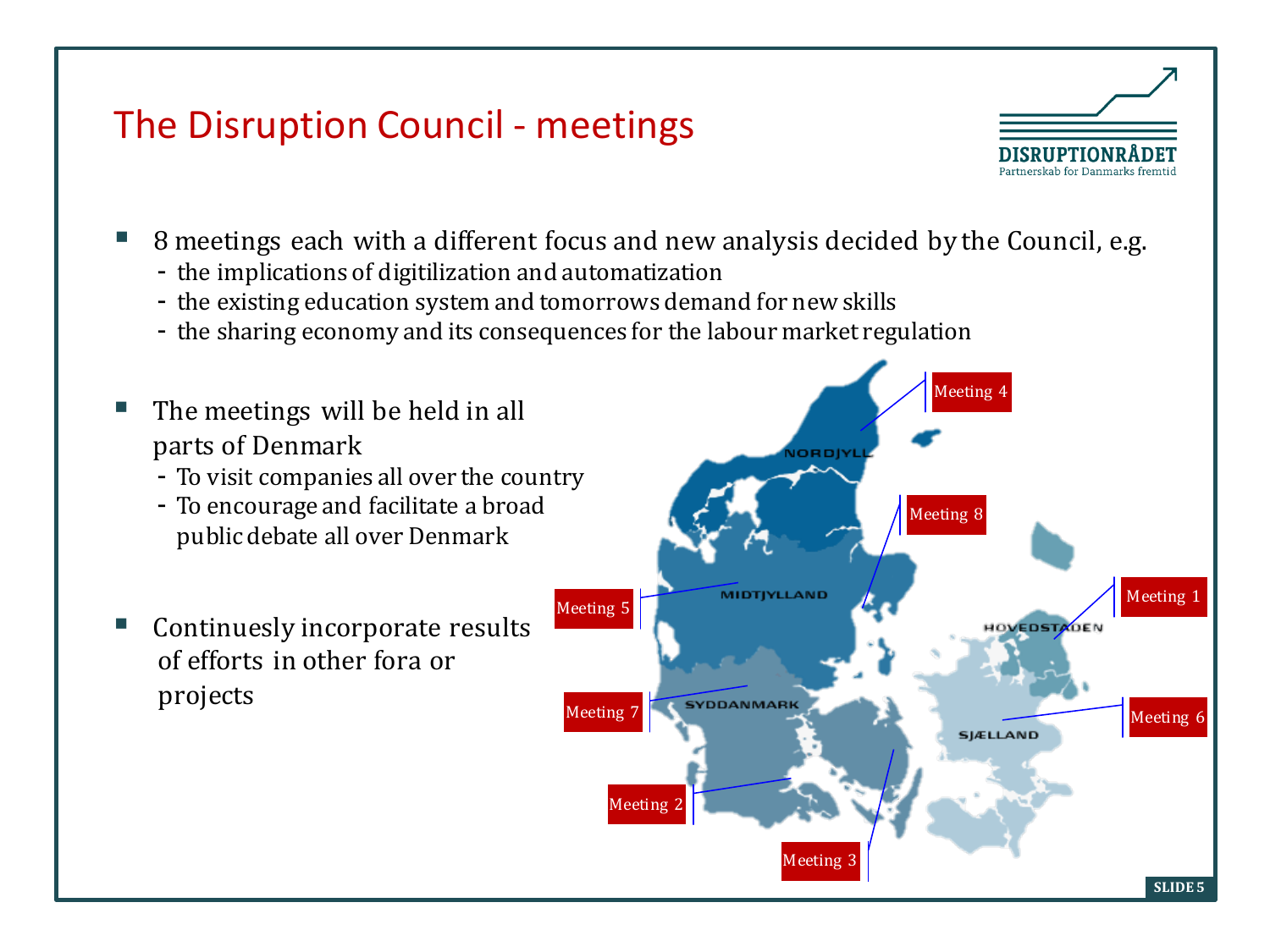#### Purpose and ambition



- **The Government's ambition** is to seize the opportunities and address the challenges that arise in an ever-changing and evolving world.
	- *Denmark should still be one of the richest countries in the world in the future.*
	- *All Danes should be winners of the future, we must avoid a division between those who benefit from development and those who loose.*
- **The purpose of the Disruption Council** is to analyse, discuss and offer suggestions for how we can:
	- *Create a strong Denmark where we can optimally seize technological opportunities in a way that benefits all Danes.*
	- *Maintain and expand a labour market characterised by dynamism, well-regulated conditions and an absence of social dumping.*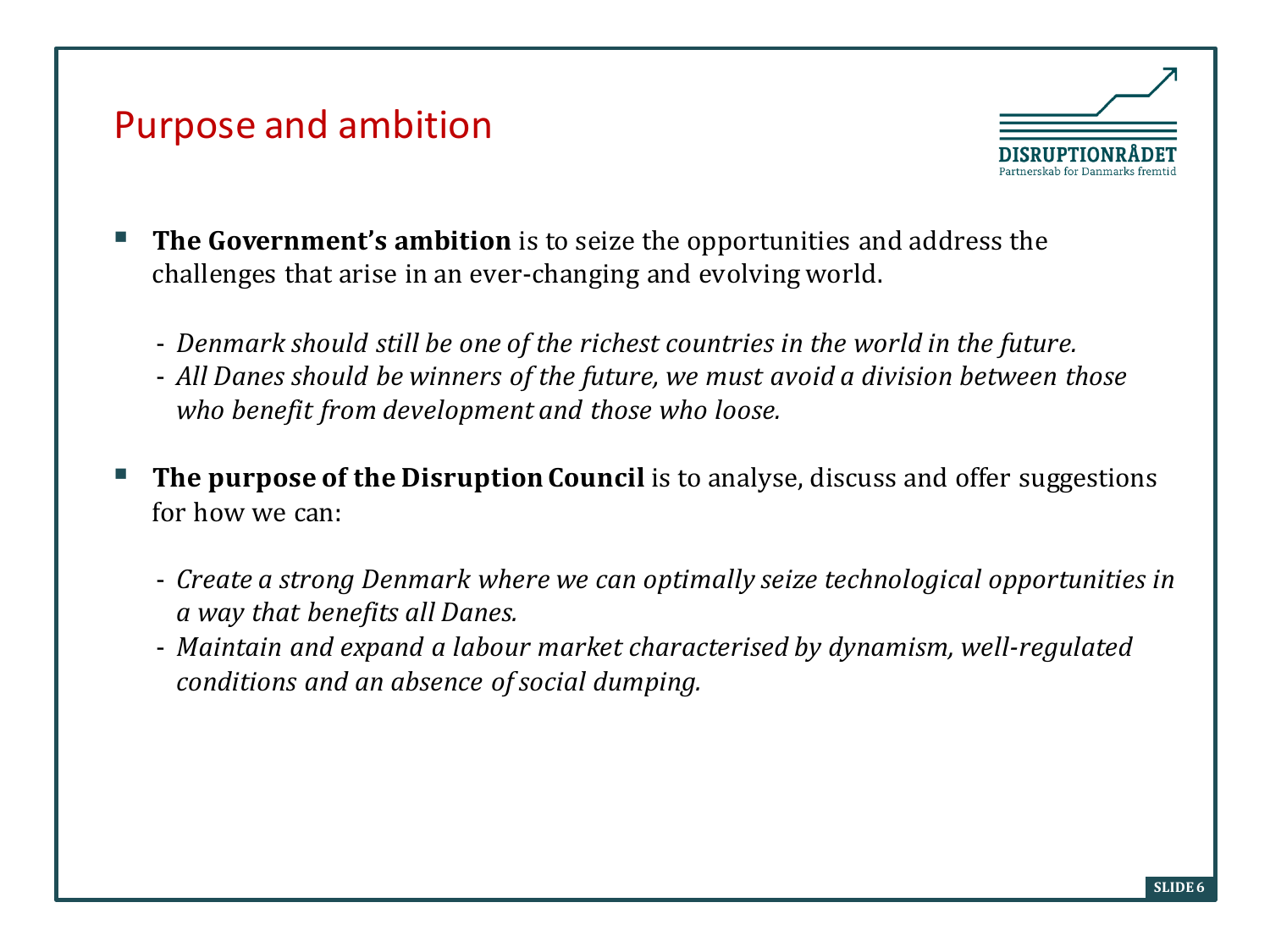# Denmark has a fine point of departure I



• The Danish employment rate is high

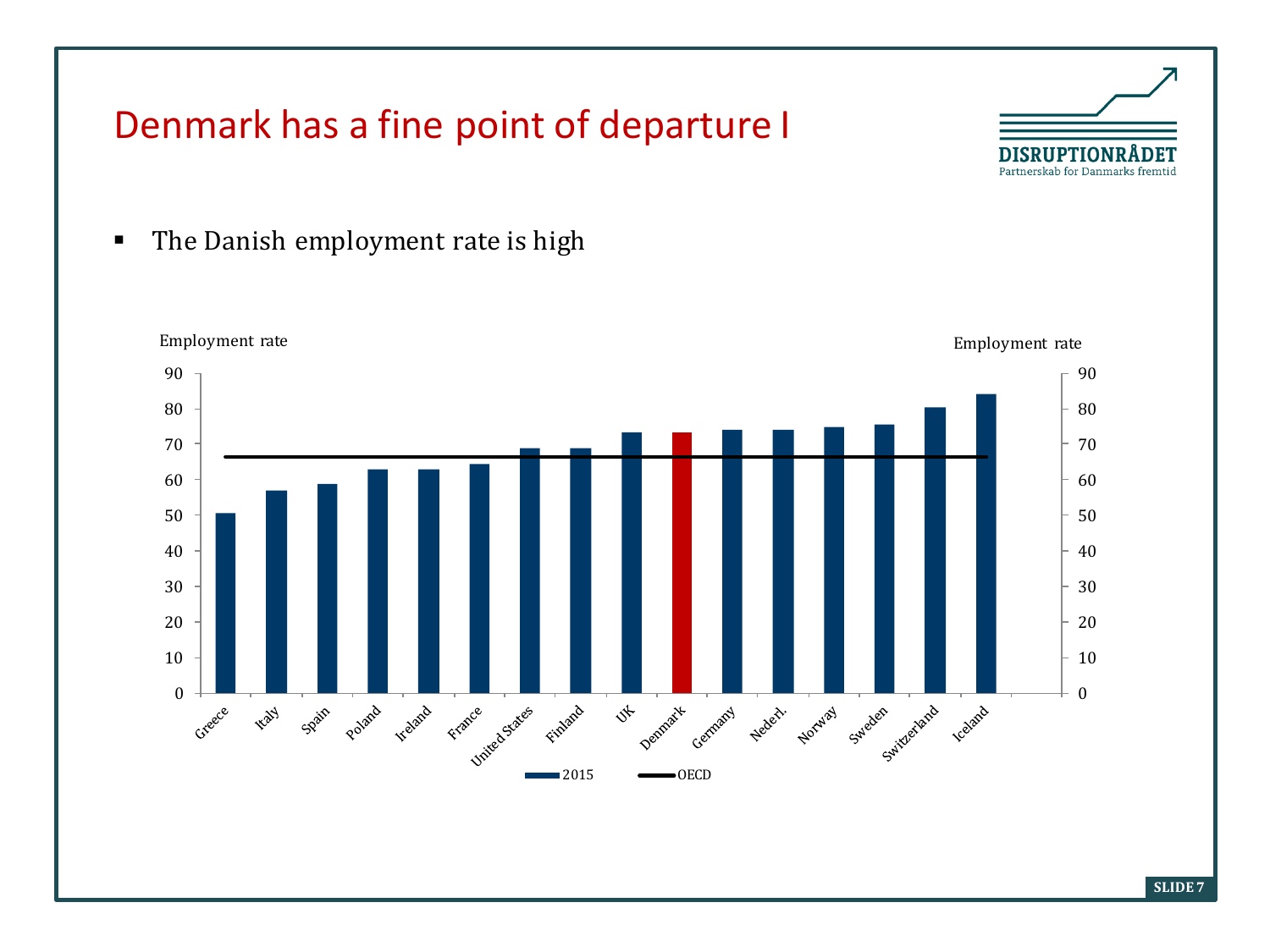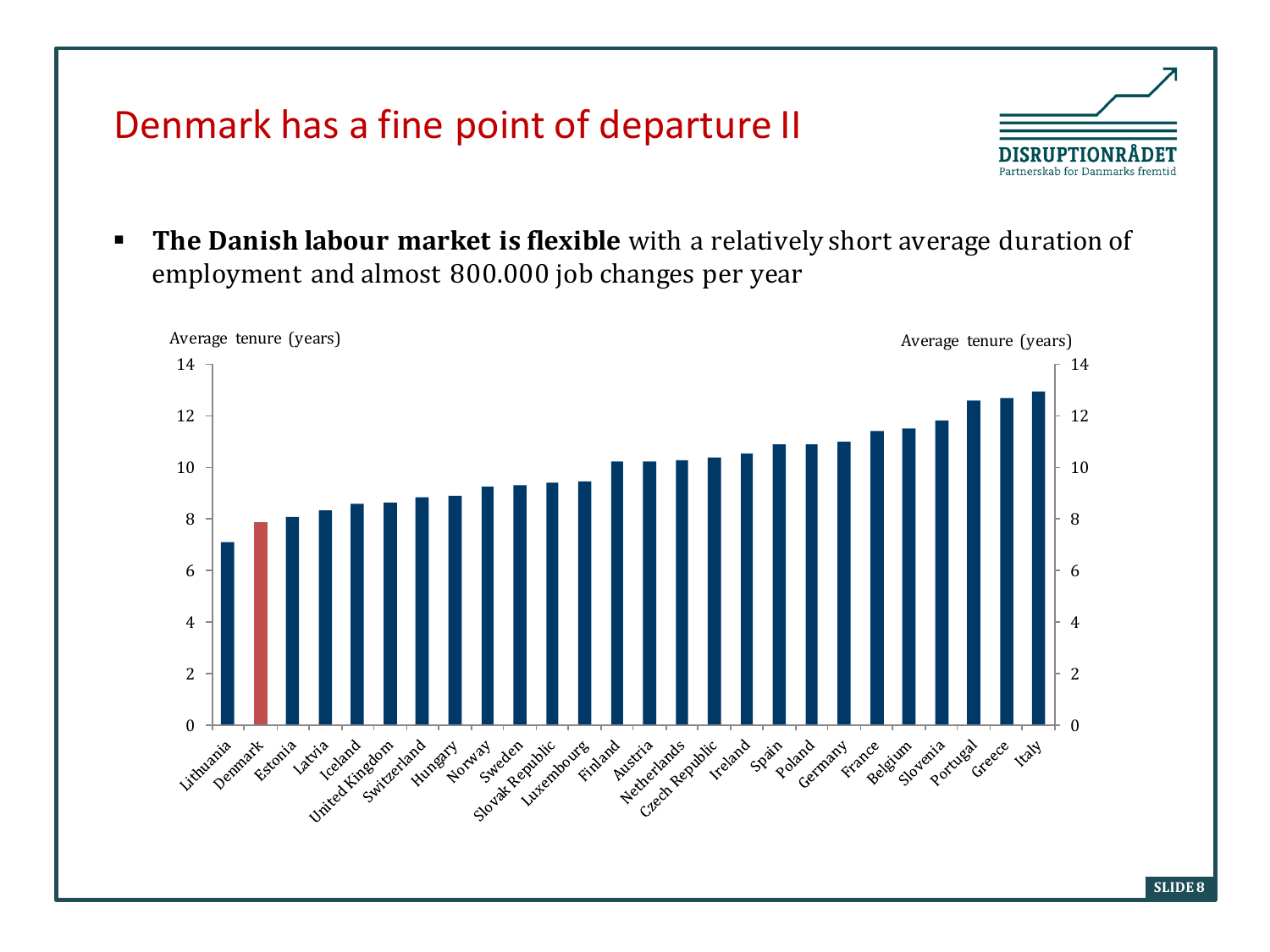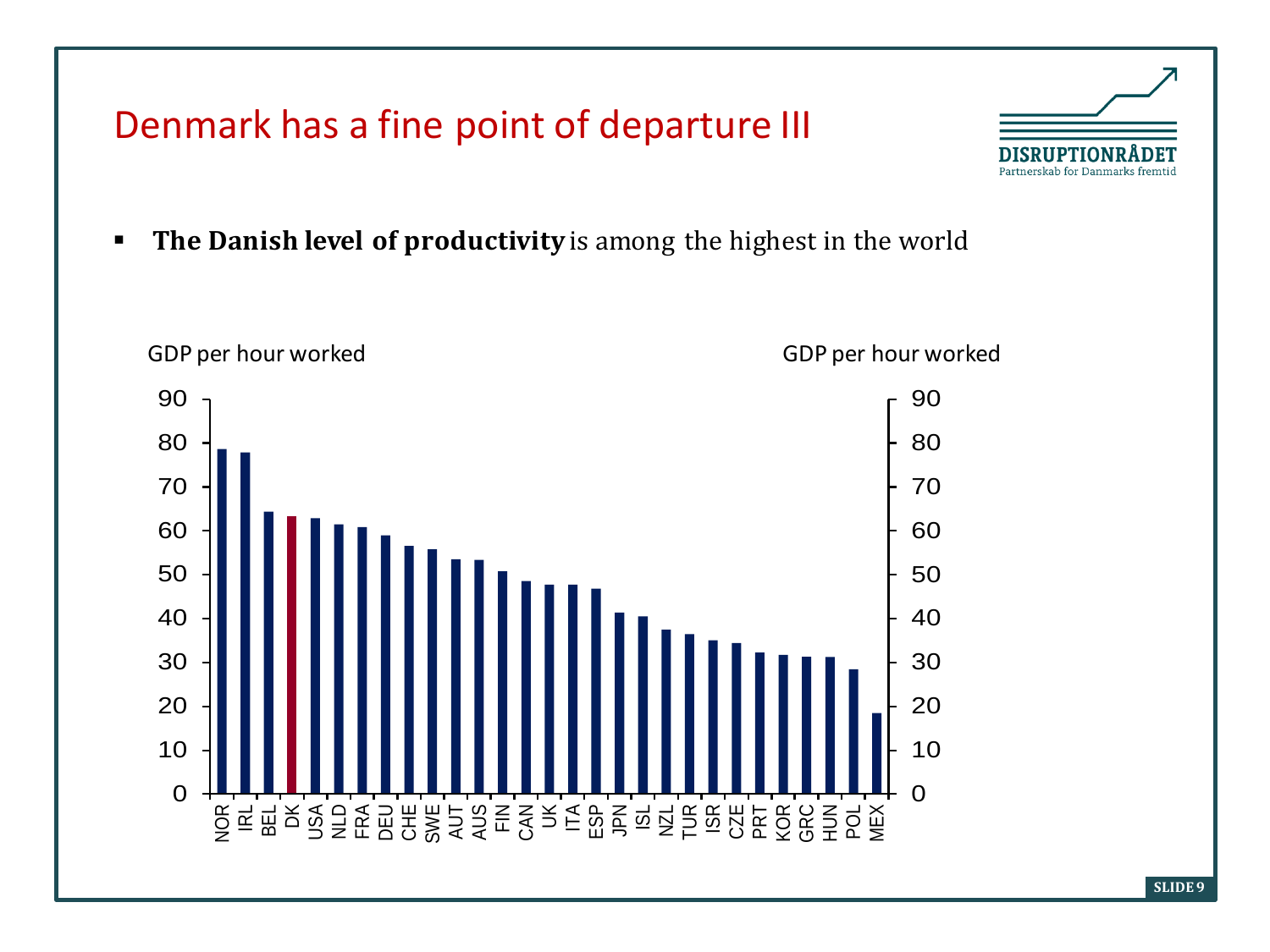

**SLIDE 10**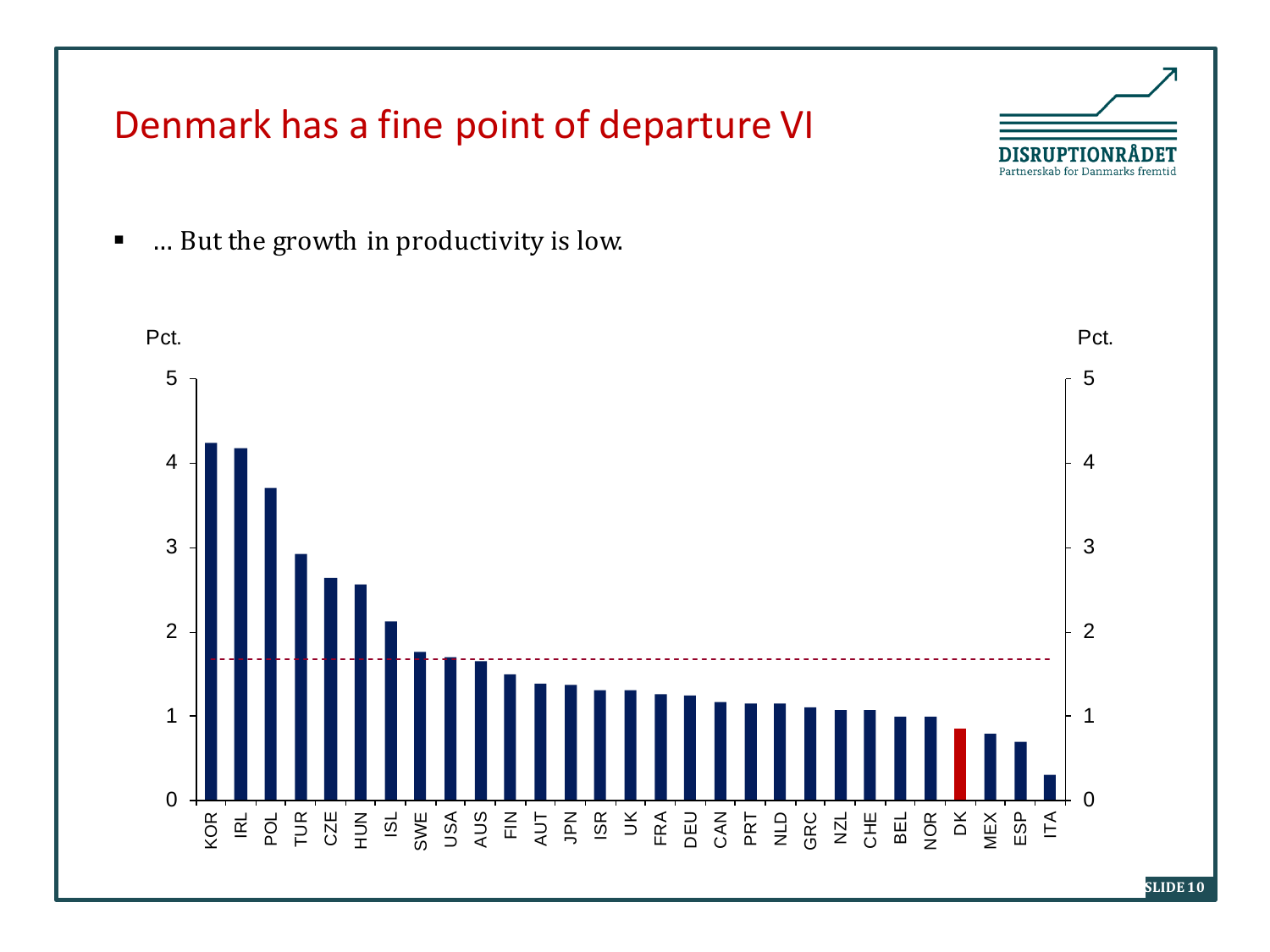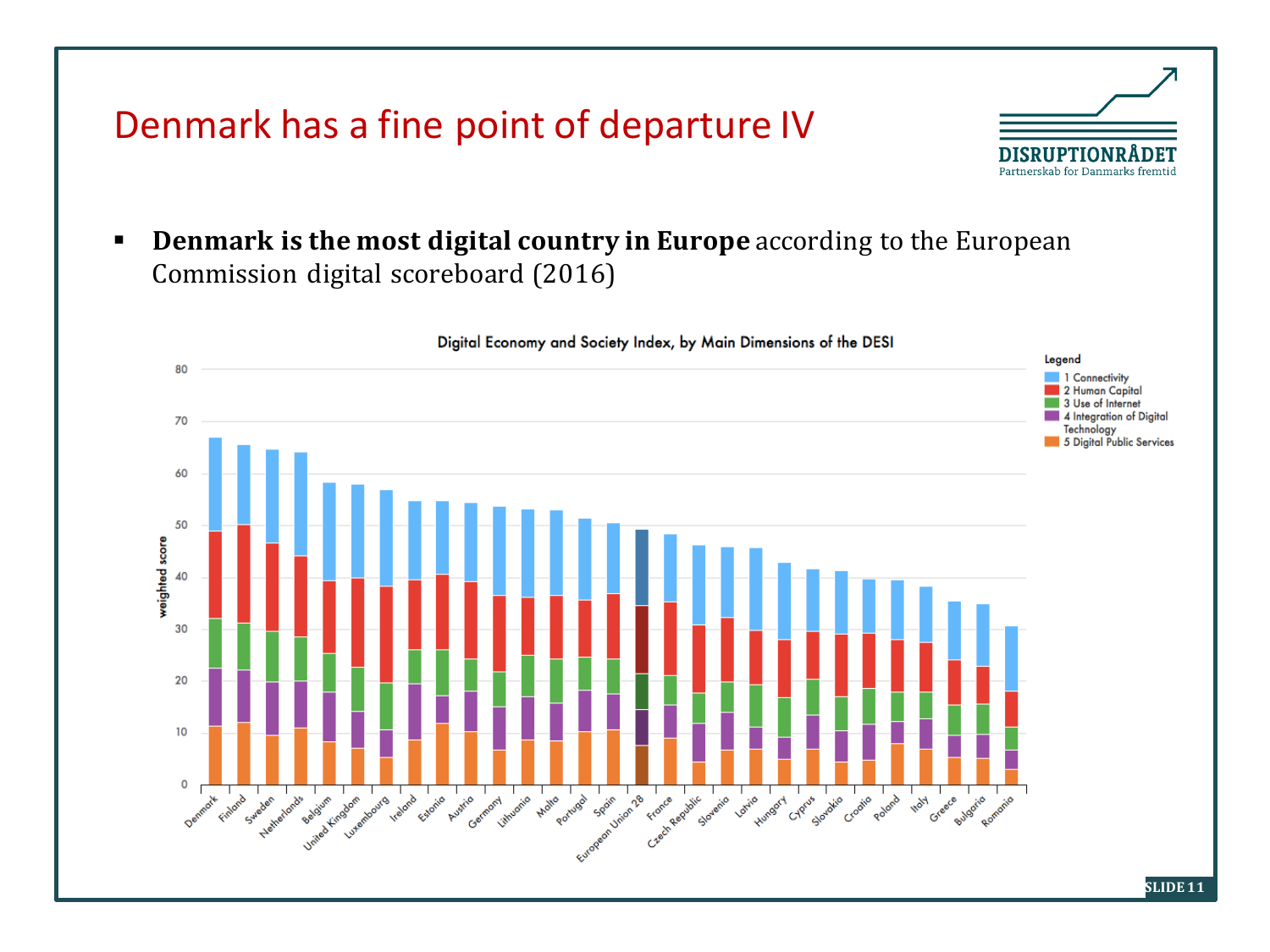

## Denmark has a fine point of departure V

The Danes are positive about the future.

*"I have confidence in the future"*



*"Globalization offers possibilities for economic growth"*



European CommissionEurobarometer November 2016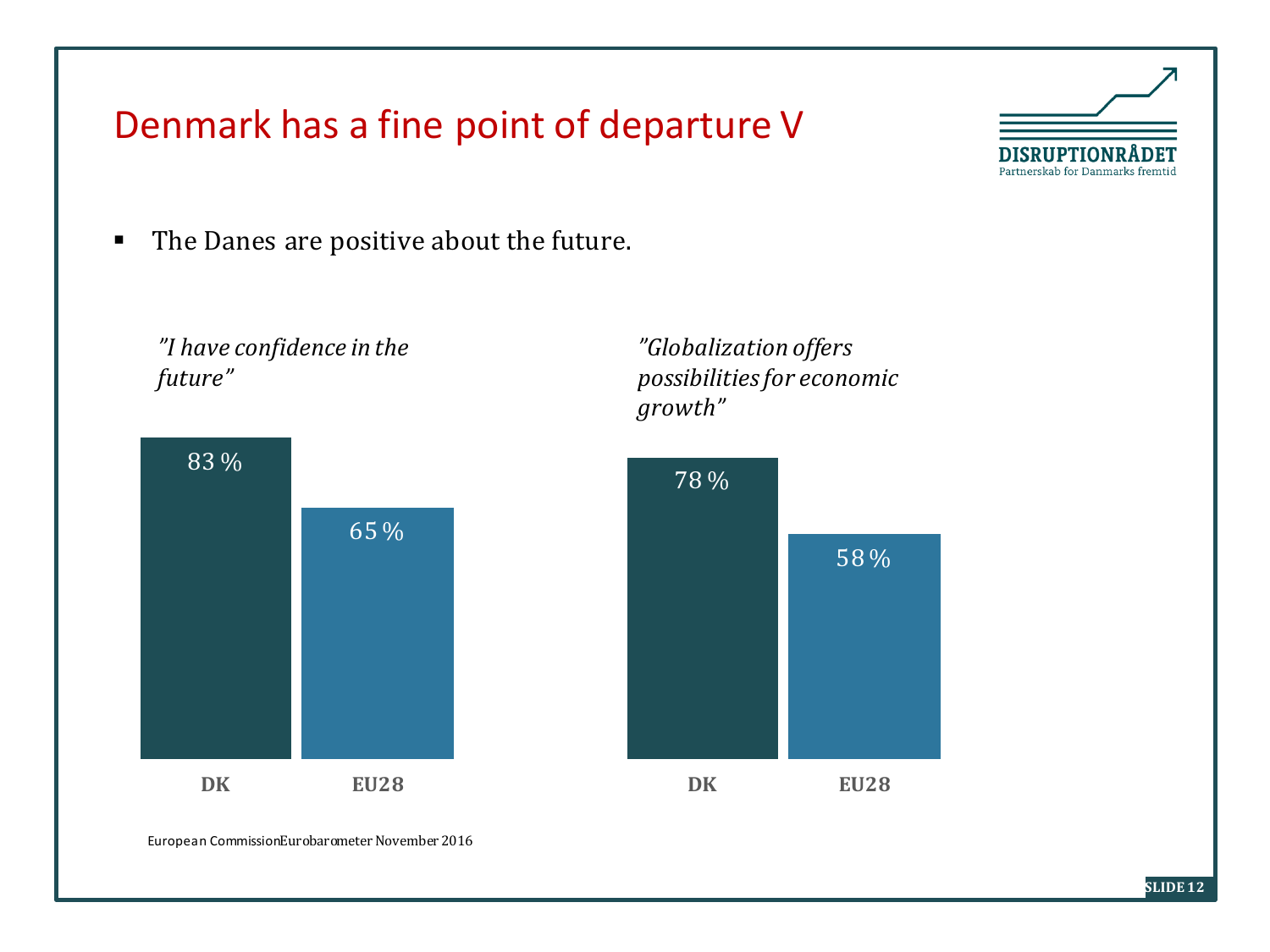# Challenges & possibilities



- We are educating people to work in a future we don't know
- New qualifications and lifelong learning will be needed due to new technology
- When technology, production and business structures change faster, public regulation has to be faster, too
- Growth requires investment
- With further digitalisation the question of data security becomes more important

#### **Challenges Possibilities**

- With a flexible labour market Denmark is adaptable.
- New technology can create new jobs and replace hard, manual labour
- Denmark is the most digitalised country in Europe – digitalisation and robotisation can strengthen Denmark as a production country, if we manage to maintain a leading position